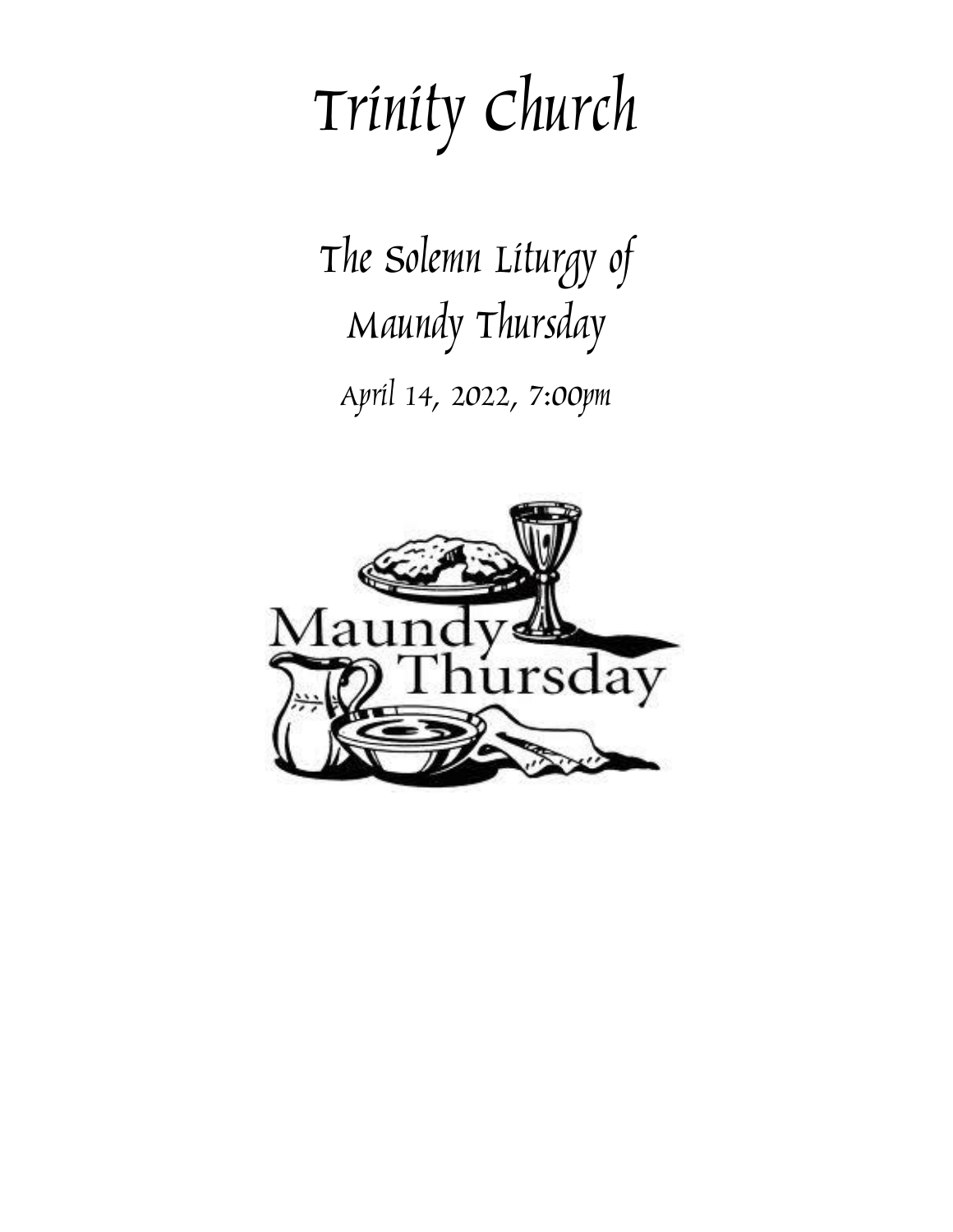## The Solemn Liturgy of Maundy Thursday

| Prelude                         | Contemplation on "Ubi Caritas"                                                                                                                                                                                                                                                                                                                                                                                                                                                                                                                                                                                                                                                                                                                                                                                                                                                                                                                                                                                                                                                                                                                                                                                                                                                                                                                                                                                                                                                                                                                                                                                                                                                                                                                                                                                                                    | <b>Catherine McMichael</b> |
|---------------------------------|---------------------------------------------------------------------------------------------------------------------------------------------------------------------------------------------------------------------------------------------------------------------------------------------------------------------------------------------------------------------------------------------------------------------------------------------------------------------------------------------------------------------------------------------------------------------------------------------------------------------------------------------------------------------------------------------------------------------------------------------------------------------------------------------------------------------------------------------------------------------------------------------------------------------------------------------------------------------------------------------------------------------------------------------------------------------------------------------------------------------------------------------------------------------------------------------------------------------------------------------------------------------------------------------------------------------------------------------------------------------------------------------------------------------------------------------------------------------------------------------------------------------------------------------------------------------------------------------------------------------------------------------------------------------------------------------------------------------------------------------------------------------------------------------------------------------------------------------------|----------------------------|
| The Word of God                 |                                                                                                                                                                                                                                                                                                                                                                                                                                                                                                                                                                                                                                                                                                                                                                                                                                                                                                                                                                                                                                                                                                                                                                                                                                                                                                                                                                                                                                                                                                                                                                                                                                                                                                                                                                                                                                                   |                            |
| Opening Hymn #302               |                                                                                                                                                                                                                                                                                                                                                                                                                                                                                                                                                                                                                                                                                                                                                                                                                                                                                                                                                                                                                                                                                                                                                                                                                                                                                                                                                                                                                                                                                                                                                                                                                                                                                                                                                                                                                                                   | Father, we thank thee      |
|                                 |                                                                                                                                                                                                                                                                                                                                                                                                                                                                                                                                                                                                                                                                                                                                                                                                                                                                                                                                                                                                                                                                                                                                                                                                                                                                                                                                                                                                                                                                                                                                                                                                                                                                                                                                                                                                                                                   |                            |
| Acclamation                     |                                                                                                                                                                                                                                                                                                                                                                                                                                                                                                                                                                                                                                                                                                                                                                                                                                                                                                                                                                                                                                                                                                                                                                                                                                                                                                                                                                                                                                                                                                                                                                                                                                                                                                                                                                                                                                                   |                            |
| Celebrant:                      | If I say, "Surely the darkness will cover me, and the light around me turn to night,"<br>darkness is not dark to you, O Lord; the night is as bright as the day; darkness and<br>light to you are both alike.                                                                                                                                                                                                                                                                                                                                                                                                                                                                                                                                                                                                                                                                                                                                                                                                                                                                                                                                                                                                                                                                                                                                                                                                                                                                                                                                                                                                                                                                                                                                                                                                                                     |                            |
| The Invitatory                  |                                                                                                                                                                                                                                                                                                                                                                                                                                                                                                                                                                                                                                                                                                                                                                                                                                                                                                                                                                                                                                                                                                                                                                                                                                                                                                                                                                                                                                                                                                                                                                                                                                                                                                                                                                                                                                                   |                            |
| Celebrant:<br>People:           | O God, make speed to save us.<br>O Lord, make haste to help us. Glory to the Father, and to the Son, and to the Holy<br>Spirit: as it was in the beginning, is now, and will be for ever. Amen.                                                                                                                                                                                                                                                                                                                                                                                                                                                                                                                                                                                                                                                                                                                                                                                                                                                                                                                                                                                                                                                                                                                                                                                                                                                                                                                                                                                                                                                                                                                                                                                                                                                   |                            |
| Collect of the Day              |                                                                                                                                                                                                                                                                                                                                                                                                                                                                                                                                                                                                                                                                                                                                                                                                                                                                                                                                                                                                                                                                                                                                                                                                                                                                                                                                                                                                                                                                                                                                                                                                                                                                                                                                                                                                                                                   |                            |
|                                 | Assisting Pastor: Almighty Father, whose dear Son, on the night before he suffered, instituted the<br>Sacrament of his Body and Blood: Mercifully grant that we may receive it thankfully<br>in remembrance of Jesus Christ our Lord, who in these holy mysteries gives us a<br>pledge of eternal life; and who now lives and reigns with you and the Holy Spirit,<br>one God, for ever and ever. Amen.                                                                                                                                                                                                                                                                                                                                                                                                                                                                                                                                                                                                                                                                                                                                                                                                                                                                                                                                                                                                                                                                                                                                                                                                                                                                                                                                                                                                                                           |                            |
| Lessons of the Day              |                                                                                                                                                                                                                                                                                                                                                                                                                                                                                                                                                                                                                                                                                                                                                                                                                                                                                                                                                                                                                                                                                                                                                                                                                                                                                                                                                                                                                                                                                                                                                                                                                                                                                                                                                                                                                                                   |                            |
| <b>First Reading</b><br>Reader: | A reading from the Book of Exodus.<br>The Lord said to Moses and Aaron in the land of Egypt: This month shall mark for<br>you the beginning of months; it shall be the first month of the year for you. Tell the<br>whole congregation of Israel that on the tenth of this month they are to take a lamb<br>for each family, a lamb for each household. If a household is too small for a whole<br>lamb, it shall join its closest neighbor in obtaining one; the lamb shall be divided in<br>proportion to the number of people who eat of it. [Your lamb shall be without<br>blemish, a year-old male; you may take it from the sheep or from the goats. You shall<br>keep it until the fourteenth day of this month; then the whole assembled<br>congregation of Israel shall slaughter it at twilight. They shall take some of the blood<br>and put it on the two doorposts and the lintel of the houses in which they eat it.<br>They shall eat the lamb that same night; they shall eat it roasted over the fire with<br>unleavened bread and bitter herbs. Do not eat any of it raw or boiled in water, but<br>roasted over the fire, with its head, legs, and inner organs. You shall let none of it<br>remain until the morning; anything that remains until the morning you shall burn.]<br>This is how you shall eat it: your loins girded, your sandals on your feet, and your<br>staff in your hand; and you shall eat it hurriedly. It is the Passover of the Lord. For I<br>will pass through the land of Egypt that night, and I will strike down every firstborn<br>in the land of Egypt, both human beings and animals; on all the gods of Egypt I will<br>execute judgments: I am the Lord. The blood shall be a sign for you on the houses<br>where you live: when I see the blood, I will pass over you, and no plague shall | Exodus 12:1-14             |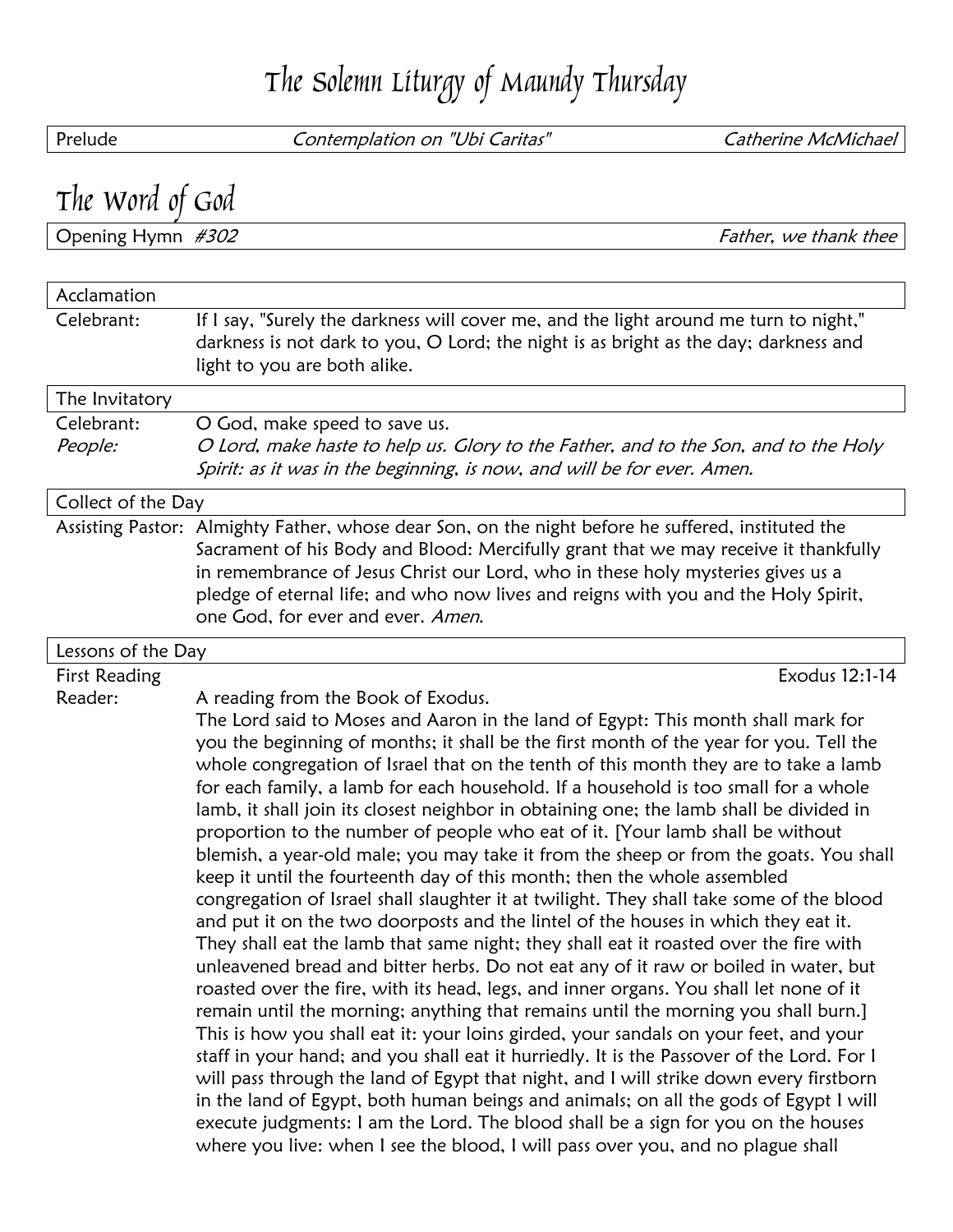| People:             | destroy you when I strike the land of Egypt. This day shall be a day of remembrance<br>for you. You shall celebrate it as a festival to the Lord; throughout your generations<br>you shall observe it as a perpetual ordinance.<br>The Word of the Lord.<br>Thanks be to God.                                                                                                                                                                                                                                                                                                                                              |
|---------------------|----------------------------------------------------------------------------------------------------------------------------------------------------------------------------------------------------------------------------------------------------------------------------------------------------------------------------------------------------------------------------------------------------------------------------------------------------------------------------------------------------------------------------------------------------------------------------------------------------------------------------|
|                     |                                                                                                                                                                                                                                                                                                                                                                                                                                                                                                                                                                                                                            |
| Psalm<br>Celebrant: | Psalm 116:1, 10-17<br>Please join me in reciting Psalm 116. The congregation will respond on the italicized<br>verses.<br>11 love the Lord, because he has heard the voice of my supplication, *<br>because he has inclined his ear to me whenever I called upon him.                                                                                                                                                                                                                                                                                                                                                      |
|                     | 10 How shall I repay the Lord *<br>for all the good things he has done for me?                                                                                                                                                                                                                                                                                                                                                                                                                                                                                                                                             |
|                     | 11 I will lift up the cup of salvation *<br>and call upon the Name of the Lord.                                                                                                                                                                                                                                                                                                                                                                                                                                                                                                                                            |
|                     | 12 I will fulfill my vows to the Lord *<br>in the presence of all his people.                                                                                                                                                                                                                                                                                                                                                                                                                                                                                                                                              |
|                     | 13 Precious in the sight of the Lord *<br>is the death of his servants.                                                                                                                                                                                                                                                                                                                                                                                                                                                                                                                                                    |
|                     | 14 O Lord, I am your servant; *<br>I am your servant and the child of your handmaid; you have freed me from my bonds.                                                                                                                                                                                                                                                                                                                                                                                                                                                                                                      |
|                     | 15 I will offer you the sacrifice of thanksgiving *<br>and call upon the Name of the Lord.                                                                                                                                                                                                                                                                                                                                                                                                                                                                                                                                 |
|                     | 16 I will fulfill my vows to the Lord *<br>in the presence of all his people,                                                                                                                                                                                                                                                                                                                                                                                                                                                                                                                                              |
|                     | 17 In the courts of the Lord's house, *<br>in the midst of you, O Jerusalem.                                                                                                                                                                                                                                                                                                                                                                                                                                                                                                                                               |
| Second Reading      | 1 Corinthians 11:23-26                                                                                                                                                                                                                                                                                                                                                                                                                                                                                                                                                                                                     |
| Reader:             | A reading from the First Letter to the Corinthians.<br>I received from the Lord what I also handed on to you, that the Lord Jesus on the<br>night when he was betrayed took a loaf of bread, and when he had given thanks, he<br>broke it and said, "This is my body that is for you. Do this in remembrance of me." In<br>the same way he took the cup also, after supper, saying, "This cup is the new<br>covenant in my blood. Do this, as often as you drink it, in remembrance of me." For<br>as often as you eat this bread and drink the cup, you proclaim the Lord's death until<br>he comes.<br>The Word of Lord. |
| People:             | Thanks be to God.                                                                                                                                                                                                                                                                                                                                                                                                                                                                                                                                                                                                          |
| Sequence hymn #577  | God is Love, and where true love is                                                                                                                                                                                                                                                                                                                                                                                                                                                                                                                                                                                        |

| Gospel         |                                                                               |  |
|----------------|-------------------------------------------------------------------------------|--|
|                | Assisting Pastor: The Holy Gospel of our Lord Jesus Christ according to John. |  |
| <i>People:</i> | Glory to you, Lord Christ.                                                    |  |

ohn 13:1-17, 31b-35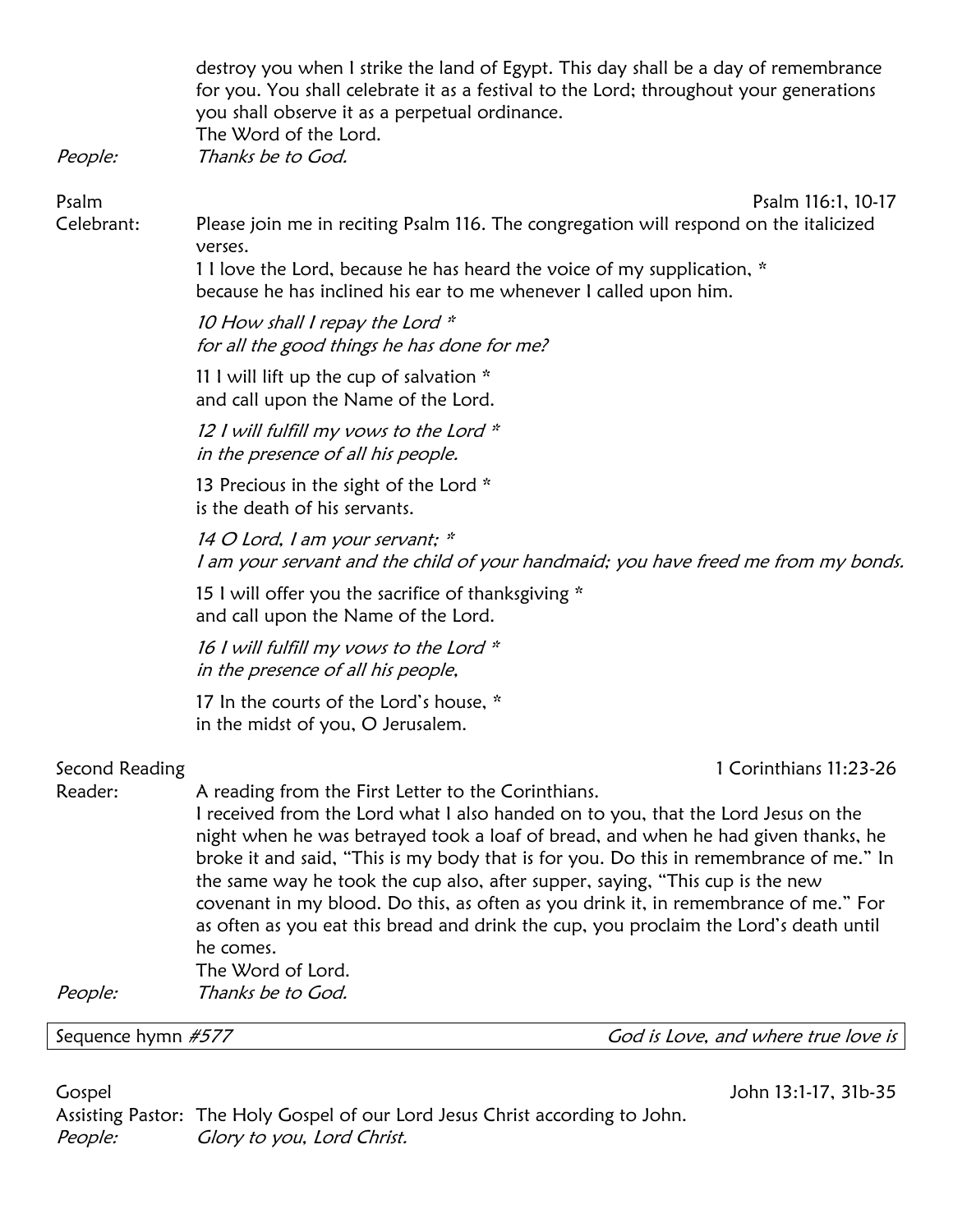Assisting Pastor: Now before the festival of the Passover, Jesus knew that his hour had come to depart from this world and go to the Father. Having loved his own who were in the world, he loved them to the end. The devil had already put it into the heart of Judas son of Simon Iscariot to betray him. And during supper Jesus, knowing that the Father had given all things into his hands, and that he had come from God and was going to God, got up from the table, took off his outer robe, and tied a towel around himself. Then he poured water into a basin and began to wash the disciples' feet and to wipe them with the towel that was tied around him. He came to Simon Peter, who said to him, "Lord, are you going to wash my feet?" Jesus answered, "You do not know now what I am doing, but later you will understand." Peter said to him, "You will never wash my feet." Jesus answered, "Unless I wash you, you have no share with me." Simon Peter said to him, "Lord, not my feet only but also my hands and my head!" Jesus said to him, "One who has bathed does not need to wash, except for the feet, but is entirely clean. And you are clean, though not all of you." For he knew who was to betray him; for this reason he said, "Not all of you are clean." After he had washed their feet, had put on his robe, and had returned to the table, he said to them, "Do you know what I have done to you? You call me Teacher and Lord--and you are right, for that is what I am. So if I, your Lord and Teacher, have washed your feet, you also ought to wash one another's feet. For I have set you an example, that you also should do as I have done to you. Very truly, I tell you, servants are not greater than their master, nor are messengers greater than the one who sent them. If you know these things, you are blessed if you do them. "Now the Son of Man has been glorified, and God has been glorified in him. If God has been glorified in him, God will also glorify him in himself and will glorify him at once. Little children, I am with you only a little longer. You will look for me; and as I said to the religious authorities so now I say to you, `Where I am going, you cannot come.' I give you a new commandment, that you love one another. Just as I have loved you, you also should love one another. By this everyone will know that you are my disciples, if you have love for one another." The Gospel of the Lord.

People: Praise to you, Lord Christ.

Reflection "What Have You done to Me?" The Rev. Dr. Alberta Wallace, Intentional Interim, Grace UCC

### The Foot Washing

| Foot Washing Anthem |                                                                                                                                                                                                                                     |  |  |
|---------------------|-------------------------------------------------------------------------------------------------------------------------------------------------------------------------------------------------------------------------------------|--|--|
| Deacon:             | The Lord Jesus, after he had supped with his disciples and had washed their feet, said<br>to them, "Do you know what I, your Lord and Master, have done to you? I have<br>given you an example, that you should do as I have done." |  |  |
| People:             | Peace is my last gift to you, my own peace I now leave with you; peace which the<br>world cannot give, I give to you.                                                                                                               |  |  |
| Deacon:             | I give you a new commandment: Love one another as I have loved you.                                                                                                                                                                 |  |  |
| People:             | Peace is my last gift to you, my own peace I now leave with you; peace which the<br>world cannot give, I give to you.                                                                                                               |  |  |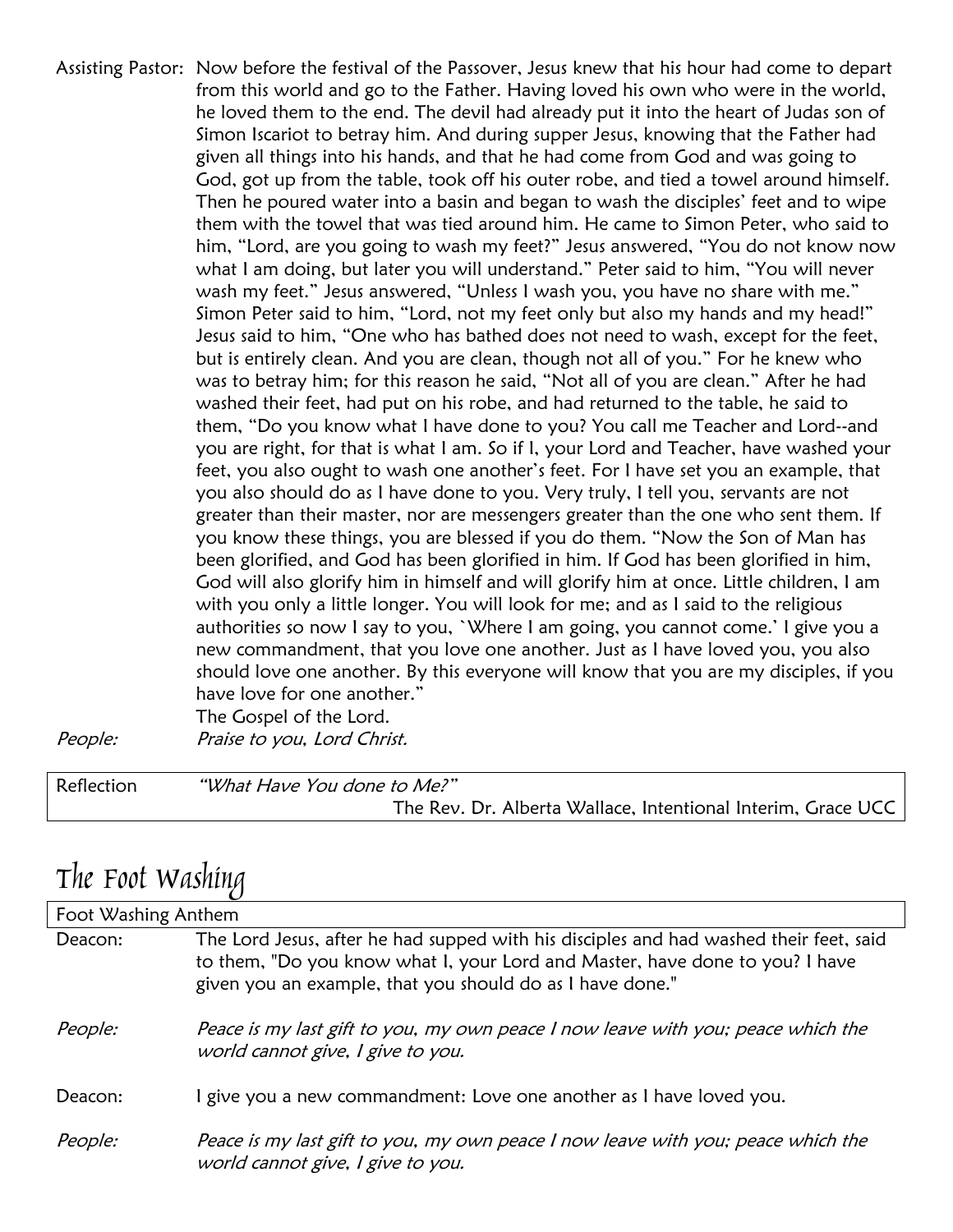Deacon: By this shall the world know that you are my disciples: That you have love for one another.

People: Peace is my last gift to you, my own peace I now leave with you; peace which the world cannot give, I give to you.

(All are welcome to share in the foot washing ceremony. Each person will receive and give as demonstrated by the officiants.)

| Choral Anthem               | Ubi Caritas                                                                                                                                                                                                                                                                                                                                                                                                                                                                                                                                                                                                                                                                                                                                                                                                                                                                                                                                                                                                                                      | Maurice Duruflé                |
|-----------------------------|--------------------------------------------------------------------------------------------------------------------------------------------------------------------------------------------------------------------------------------------------------------------------------------------------------------------------------------------------------------------------------------------------------------------------------------------------------------------------------------------------------------------------------------------------------------------------------------------------------------------------------------------------------------------------------------------------------------------------------------------------------------------------------------------------------------------------------------------------------------------------------------------------------------------------------------------------------------------------------------------------------------------------------------------------|--------------------------------|
|                             |                                                                                                                                                                                                                                                                                                                                                                                                                                                                                                                                                                                                                                                                                                                                                                                                                                                                                                                                                                                                                                                  |                                |
| <b>Intercession Prayers</b> |                                                                                                                                                                                                                                                                                                                                                                                                                                                                                                                                                                                                                                                                                                                                                                                                                                                                                                                                                                                                                                                  | Our Mother (The Lord's Prayer) |
|                             | (This prayer is adapted from Liturgies from Below. Carvalhaes, Claudio. Abingdon Press. Kindle Edition, p.300.)                                                                                                                                                                                                                                                                                                                                                                                                                                                                                                                                                                                                                                                                                                                                                                                                                                                                                                                                  |                                |
| Deacon:                     | Our Mother<br>That inhabits the earth and waters the floors<br>And colors the skies<br>Blessed are the names with which we call you<br>And blessed are the fruits you provide us<br>May justice come to your sons and daughters in Ukraine, the Democratic Republic of<br>Congo, Central African Republic, Kurdish-Turkey conflict, Yemen, Afghanistan, Iraq,<br>Syria, Mexico, El Salvador, Somalia, Libya.<br>And may there be fullness together with a dignified and good life without violence in<br>all the United States.<br>May your riches be shared with equity<br>So that there is no lack of bread, rice, yams, potatoes, milk, or wine<br>On any table or on any street<br>Forgive us the abuse<br>And the agrochemicals and the immoral failing<br>The waters that we poison<br>The contaminated air<br>Lead us not into the perverse temptation<br>Of greed and lust<br>Of the pride of power<br>And the arrogance of wealth<br>Because yours is the memory of the loving Creator<br>And the present of the struggle for abundance |                                |
| Intercessor:                | And the future of all hope.<br>Dear Father in heaven, find our hearts open and welcoming to your love and your<br>will. Hear our petitions and give us strength to accept your response to them.                                                                                                                                                                                                                                                                                                                                                                                                                                                                                                                                                                                                                                                                                                                                                                                                                                                 |                                |
|                             | Grant, Almighty God, that all who confess your Name may be united in your truth,<br>live together in your love, and reveal your glory in the world.                                                                                                                                                                                                                                                                                                                                                                                                                                                                                                                                                                                                                                                                                                                                                                                                                                                                                              |                                |
|                             | Bless all whose lives are closely linked with ours, and grant that we may serve Christ<br>in them, and love one another as he loves us.                                                                                                                                                                                                                                                                                                                                                                                                                                                                                                                                                                                                                                                                                                                                                                                                                                                                                                          |                                |
|                             | Comfort and heal all those who suffer in body, mind, or spirit; give them courage<br>and hope in their troubles and bring them the joy of your salvation.                                                                                                                                                                                                                                                                                                                                                                                                                                                                                                                                                                                                                                                                                                                                                                                                                                                                                        |                                |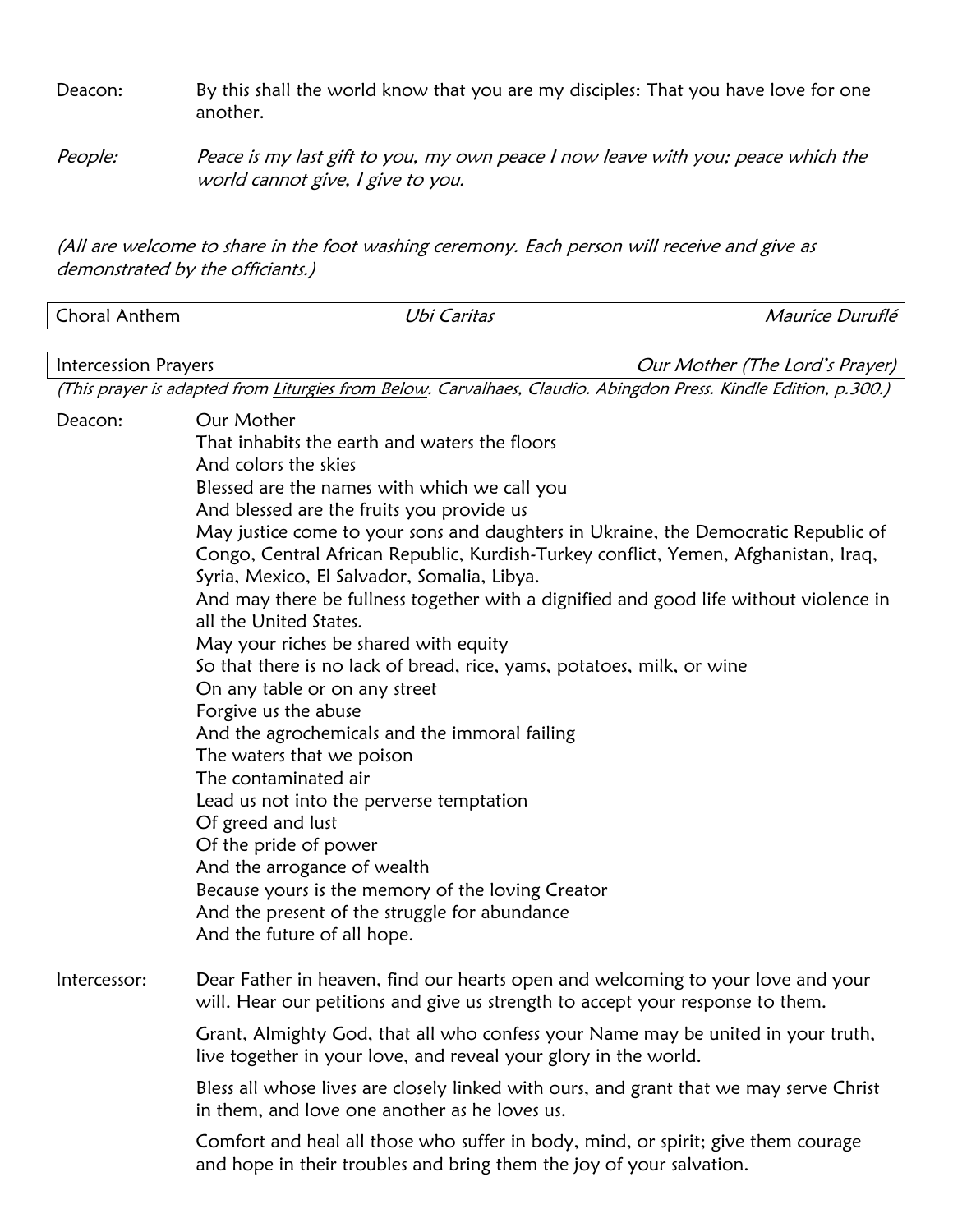We commend to your mercy all who have died, that your will for them may be fulfilled; and we pray that we may share with all your saints in your eternal kingdom. I invite your prayers of intercession and thanksgiving either silently or aloud. (Pause for private prayers.) Intercessor: God, in your mercy, People: Hear our prayer.

#### The Confession and Absolution Celebrant: Let us confess our sins against God and our neighbor. People: Most merciful God, we confess that we have sinned against you in thought, word, and deed, by what we have done, and by what we have left undone. We have not loved you with our whole heart; we have not loved our neighbors as ourselves. We are truly sorry and we humbly repent. For the sake of your Son Jesus Christ, have mercy on us and forgive us; that we may delight in your will, and walk in your ways, to the glory of your Name. Amen. Celebrant: Almighty God have mercy on us, forgive us all our sins through our Lord Jesus Christ, strengthen us in all goodness, and by the power of the Holy Spirit keep us in eternal life. Amen.

### The Holy Communion  $-$  The Last Supper

| Offertory Anthem | If Ye Love Me                                                                           | Thomas Tallis |
|------------------|-----------------------------------------------------------------------------------------|---------------|
|                  |                                                                                         |               |
|                  | The Great Thanksgiving (service music is found at the front of the hymnal)              | S 120         |
| Celebrant:       | The Lord be with you.                                                                   |               |
| People:          | And also with you.                                                                      |               |
| Celebrant:       | Lift up your hearts.                                                                    |               |
| People:          | We lift them to the Lord.                                                               |               |
| Celebrant:       | Let us give thanks to the Lord our God.                                                 |               |
| People:          | It is right to give him thanks and praise.                                              |               |
| Celebrant:       | It is right, and a good and joyful thing, always and everywhere to give thanks to you,  |               |
|                  | Father Almighty, Creator of heaven and earth. Through Jesus Christ our Lord, and for    |               |
|                  | our sins he was lifted high upon the cross, that he might draw the whole world to       |               |
|                  | himself; and, by his suffering and death, he became the source of eternal salvation for |               |
|                  | all who put their trust in him. Therefore we praise you, joining our voices with Angels |               |
|                  | and Archangels and with all the company of heaven, who for ever sing this hymn to       |               |
|                  | proclaim the glory of your Name:                                                        |               |
|                  |                                                                                         |               |
| Sanctus          |                                                                                         | S124          |
| All:             | Holy, Holy, Holy Lord, God of power and might,                                          |               |
|                  | heaven and earth are full of your glory.                                                |               |
|                  | Hosanna in the highest.                                                                 |               |
|                  | Blessed is he who comes in the name of the Lord.                                        |               |
|                  | Hosanna in the highest.                                                                 |               |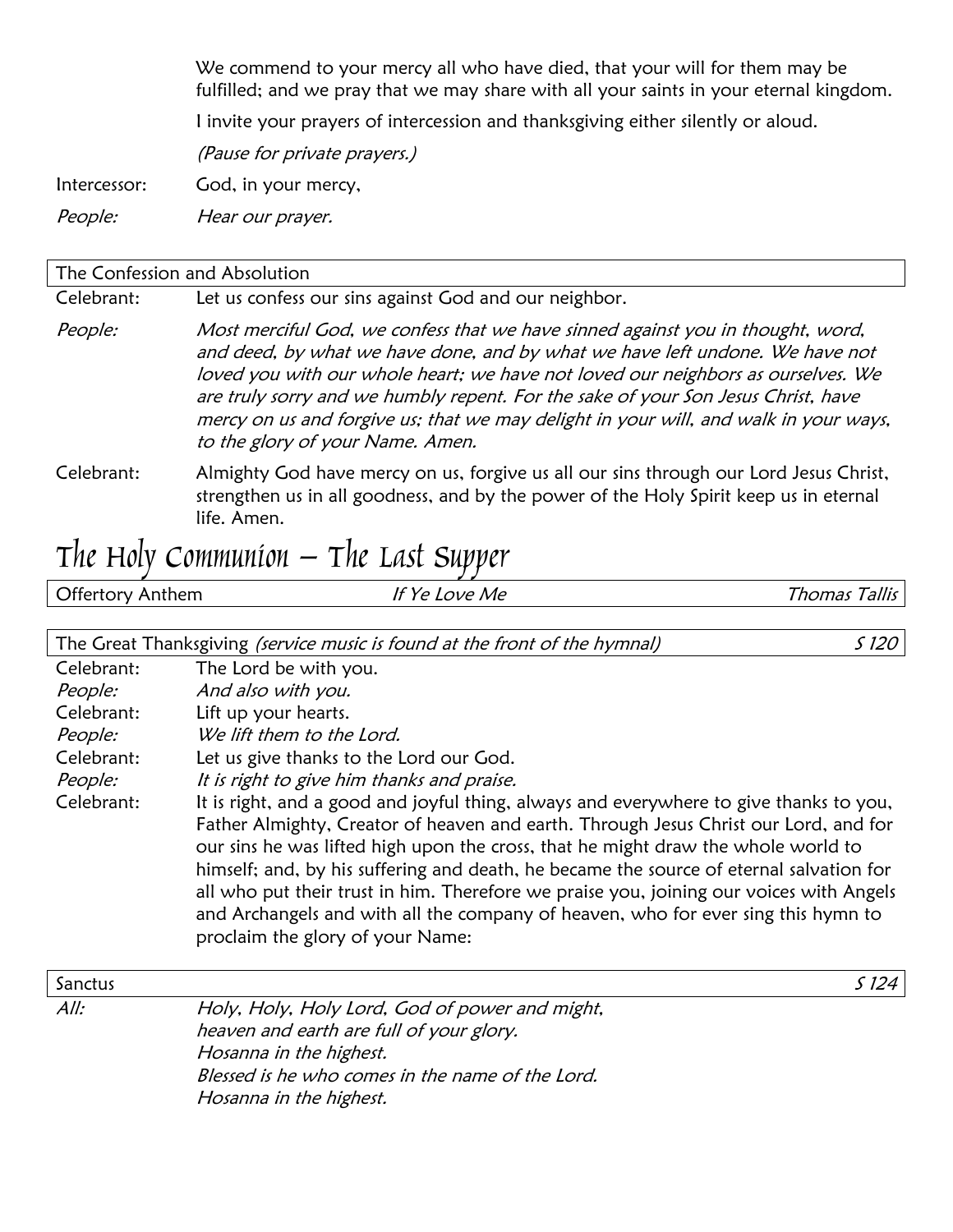Eucharistic Prayer A (People stand or kneel as able.)

| Celebrant: | Holy and gracious Father: In your infinite love you made us for yourself, and, when<br>we had fallen into sin and become subject to evil and death, you, in your mercy, sent                                                                                                                                                                                      |
|------------|-------------------------------------------------------------------------------------------------------------------------------------------------------------------------------------------------------------------------------------------------------------------------------------------------------------------------------------------------------------------|
|            | Jesus Christ, your only and eternal Son, to share our human nature, to live and die as                                                                                                                                                                                                                                                                            |
|            | one of us, to reconcile us to you, the God and Father of all. He stretched out his arms                                                                                                                                                                                                                                                                           |
|            | upon the cross, and offered himself, in obedience to your will, a perfect sacrifice for                                                                                                                                                                                                                                                                           |
|            | the whole world.                                                                                                                                                                                                                                                                                                                                                  |
|            | On the night he was handed over to suffering and death, our Lord Jesus Christ took                                                                                                                                                                                                                                                                                |
|            | bread; and when he had given thanks to you, he broke it, and gave it to his disciples,<br>and said, "Take, eat: This is my Body, which is given for you. Do this for the                                                                                                                                                                                          |
|            | remembrance of me." After supper he took the cup of wine; and when he had given<br>thanks, he gave it to them, and said, "Drink this, all of you: This is my Blood of the                                                                                                                                                                                         |
|            | new Covenant, which is shed for you and for many for the forgiveness of sins.                                                                                                                                                                                                                                                                                     |
|            | Whenever you drink it, do this for the remembrance of me." Therefore we proclaim                                                                                                                                                                                                                                                                                  |
|            | the mystery of faith:                                                                                                                                                                                                                                                                                                                                             |
| All:       | Christ has died.                                                                                                                                                                                                                                                                                                                                                  |
|            | Christ is risen.<br>Christ will come again.                                                                                                                                                                                                                                                                                                                       |
| Celebrant: | We celebrate the memorial of our redemption, O Father, in this sacrifice of praise and                                                                                                                                                                                                                                                                            |
|            | thanksgiving. Recalling his death, resurrection, and ascension, we offer you these gifts.<br>Sanctify them by your Holy Spirit to be for your people the Body and Blood of your<br>Son, the holy food and drink of new and unending life in him. Sanctify us also that                                                                                            |
|            | we may faithfully receive this holy Sacrament, and serve you in unity, constancy, and<br>peace; and at the last day bring us with all your saints into the joy of your eternal<br>kingdom. All this we ask through your Son Jesus Christ: By him, and with him, and in<br>him, in the unity of the Holy Spirit all honor and glory is yours, Almighty Father, now |
|            | and for ever. AMEN.                                                                                                                                                                                                                                                                                                                                               |

| The Lord's Prayer |                                                                                  |
|-------------------|----------------------------------------------------------------------------------|
| Celebrant:        | And now, as our Savior Christ has taught us, we are bold to say,                 |
| All:              | Our Father, who art in heaven, hallowed be thy Name,                             |
|                   | thy kingdom come, thy will be done, on earth as it is in heaven.                 |
|                   | Give us this day our daily bread.                                                |
|                   | And forgive us our trespasses, as we forgive those who trespass against us.      |
|                   | And lead us not into temptation, but deliver us from evil.                       |
|                   | For thine is the kingdom, and the power, and the glory, for ever and ever. Amen. |

### The Fraction

| Celebrant:     | Christ our Passover is sacrificed for us. |
|----------------|-------------------------------------------|
| <i>People:</i> | Therefore, let us keep the feast.         |

| Agnus Dei |                                                   | S 161 |
|-----------|---------------------------------------------------|-------|
| People:   | Lamb of God, you take away the sins of the world: |       |
|           | Have mercy upon us.                               |       |
|           | Lamb of God, you take away the sins of the world: |       |
|           | Have mercy upon us.                               |       |
|           | Lamb of God, you take away the sins of the world: |       |
|           | Have mercy upon us.                               |       |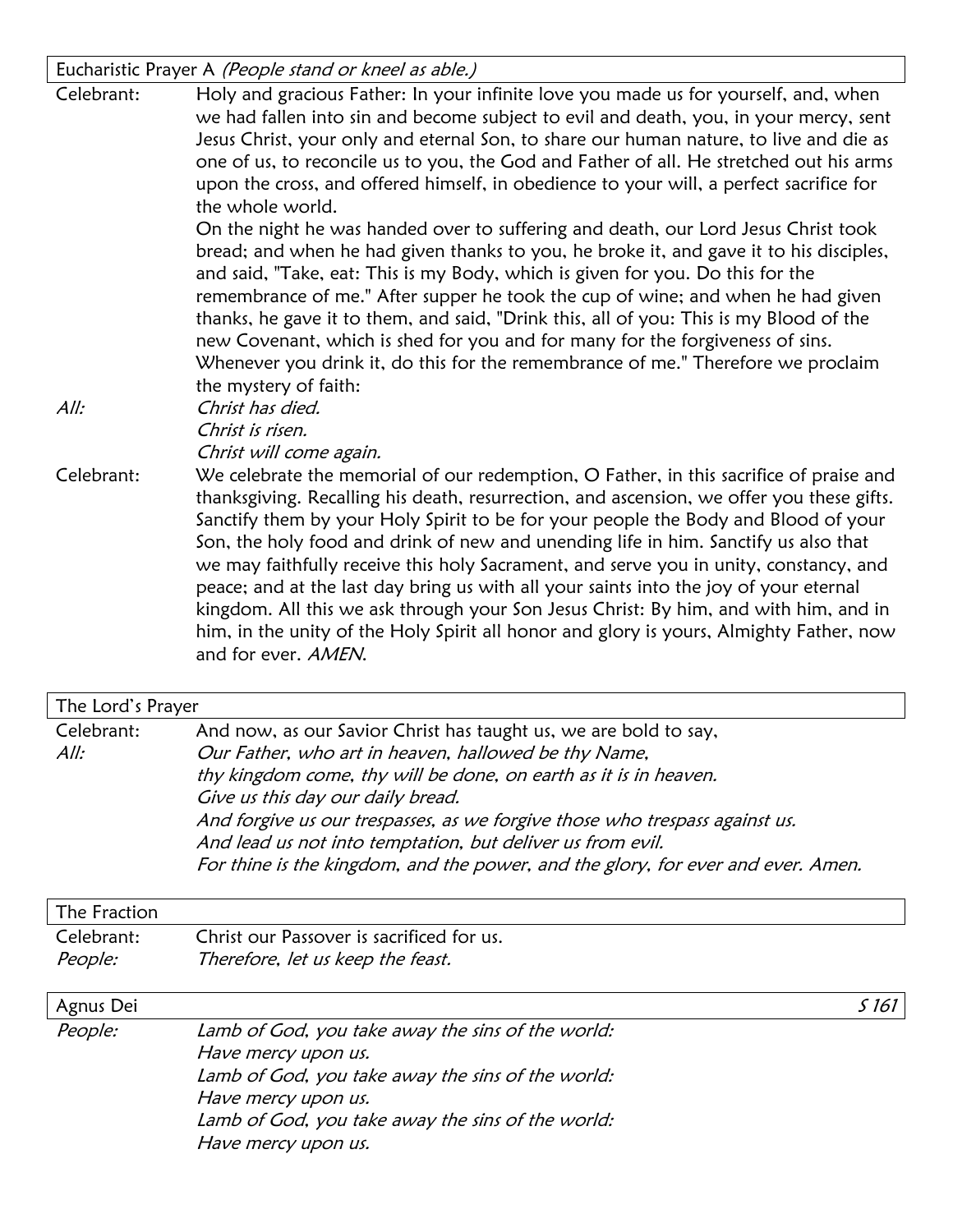#### The Invitation

Celebrant: The Gifts of God for the People of God. Take them in remembrance that Christ died for you, and feed on him in your hearts by faith, with thanksgiving.

Everyone is welcome at the Lord's table. Please come forward on the center aisle and return by the side aisles. You may cross your arms if you wish for a blessing instead of the sacraments. If you prefer juice instead of wine, step to the station on the left near the baptismal font. Receiving just one of the sacraments is as Holy as receiving both. If you are unable to step to the communion rail, please notify an usher so that Holy Communion can be brought to your pew.

| Communion<br>Anthem | This is the Message | $\sqrt{2}$<br>kees<br>Aldi. |
|---------------------|---------------------|-----------------------------|
|                     |                     |                             |

Communion Hymn  $\#315$  Communion Hymn  $\#315$ 

#### Post Communion Prayer

Celebrant: Let us pray.

All: Eternal God, heavenly Father, you have graciously accepted us as living members of your Son our Savior Jesus Christ, and you have fed us with spiritual food in the Sacrament of his Body and Blood. Send us now into the world in peace, and grant us strength and courage to love and serve you with gladness and singleness of heart; through Christ our Lord. Amen.

### The Stripping of the Altar

(Following the Last Supper, our Lord goes with the Disciples to the Garden of Gethsemane. In remembrance, we kneel as able and recite Psalm 22 while members of the Altar Guild strip the altar and remove the Blessed Sacrament to the Chapel Altar of Repose.)

Stripping and Washing of the Altar

Psalm 22

People: 1 My God, my God, why have you forsaken me? Why are you so far from helping me, from the words of my groaning?

> 2 O my God, I cry by day, but you do not answer; and by night, but find no rest.

3 Yet you are holy, enthroned on the praises of Israel.

4 In you our ancestors trusted; they trusted, and you delivered them.

5 To you they cried, and were saved; in you they trusted, and were not put to shame.

6 But I am a worm, and not human; scorned by others, and despised by the people.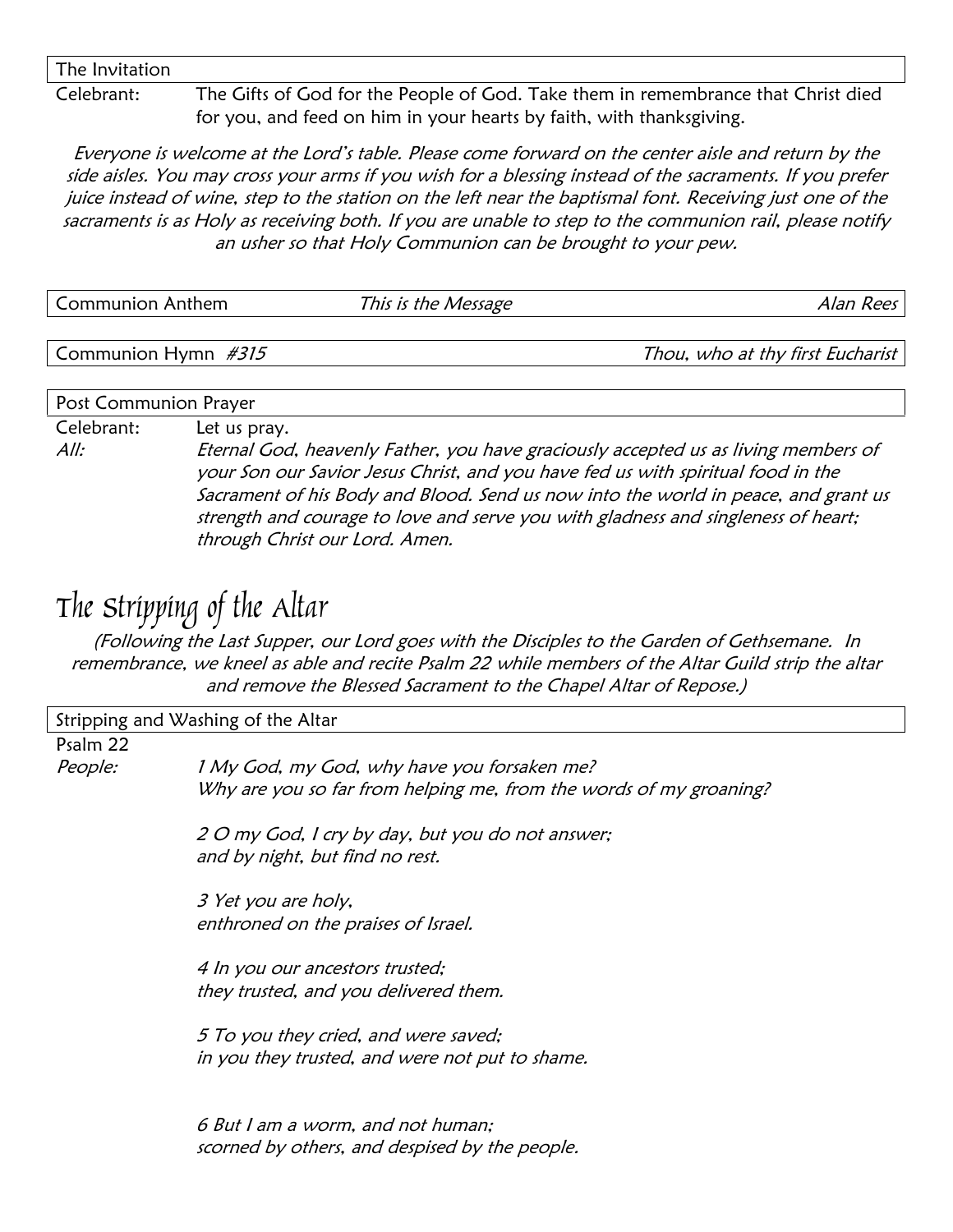7 All who see me mock at me; they make mouths at me, they shake their heads;

8 'Commit your cause to the Lord; let him deliver let him rescue the one in whom he delights!'

9 Yet it was you who took me from the womb; you kept me safe on my mother's breast.

10 On you I was cast from my birth, and since my mother bore me you have been my God.

11 Do not be far from me, for trouble is near and there is no one to help.

12 Many bulls encircle me, strong bulls of Bashan surround me;

13 they open wide their mouths at me, like a ravening and roaring lion.

14 I am poured out like water, and all my bones are out of joint; my heart is like wax; it is melted within my breast;

15 my mouth is dried up like a potsherd, and my tongue sticks to my jaws; you lay me in the dust of death.

16 For dogs are all around me; a company of evildoers encircles me. My hands and feet have shrivelled;

17 I can count all my bones. They stare and gloat over me;

18 they divide my clothes among themselves, and for my clothing they cast lots.

19 But you, O Lord, do not be far away! O my help, come quickly to my aid!

20 Deliver my soul from the sword, my life from the power of the dog!

21 Save me from the mouth of the lion! From the horns of the wild oxen you have rescued me.

22 I will tell of your name to my brothers and sisters; in the midst of the congregation I will praise you: 23 You who fear the Lord, praise him! All you offspring of Jacob, glorify him; stand in awe of him, all you offspring of Israel!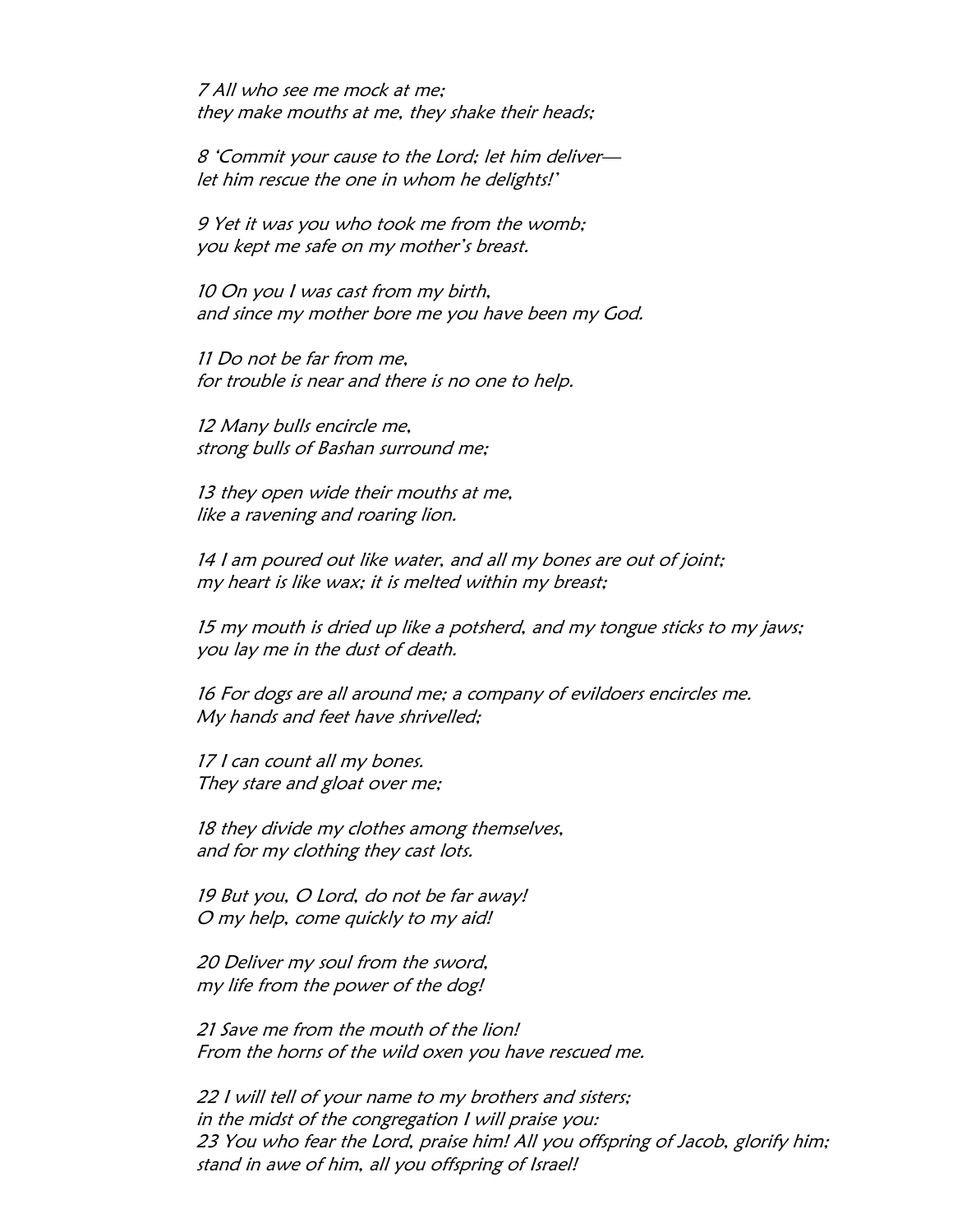24 For he did not despise or abhor the affliction of the afflicted; he did not hide his face from me, but heard when I cried to him.

25 From you comes my praise in the great congregation; my vows I will pay before those who fear him.

26 The poor shall eat and be satisfied; those who seek him shall praise the Lord. May your hearts live for ever!

27 All the ends of the earth shall remember and turn to the Lord: and all the families of the nations shall worship before him.

28 For dominion belongs to the Lord, and he rules over the nations.

29 To him, indeed, shall all who sleep in the earth bow down; before him shall bow all who go down to the dust, and I shall live for him.

30 Posterity will serve him; future generations will be told about the Lord,

31 and proclaim his deliverance to a people yet unborn, saying that he has done it.

(We leave in silence this evening as our mourning Christ's last hours on earth begins.)

#### "Then he came to the disciples and found them sleeping; and he said to Peter, 'So, could you not stay awake with me one hour?"—Matthew 26:40

You may wish to spend some time in the Chapel, which is set up as the Altar of Repose. For one hour following the service, in response to Christ's question of his disciples in the Garden of Gethsemane, people are invited to keep vigil. Feel free to stay and leave at will.